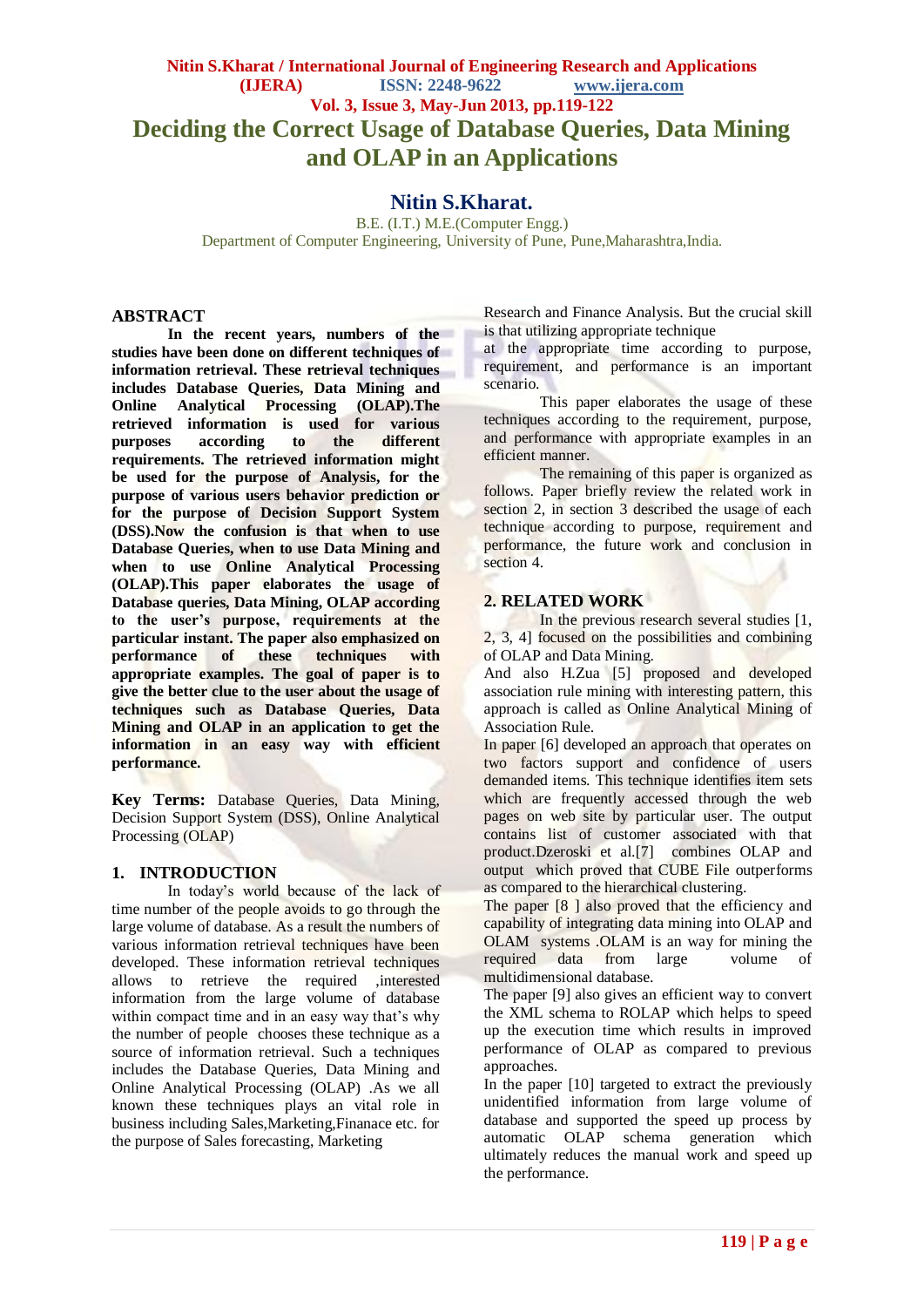## **Nitin S.Kharat / International Journal of Engineering Research and Applications**

**(IJERA) ISSN: 2248-9622 www.ijera.com**

**Vol. 3, Issue 3, May-Jun 2013, pp.119-122**

#### **3. USAGE OF DIFFERENT TECHNIQUES 3.1 Database queries:**

Basically Database Queries Composes of:

**.**Database table which is representation of mathematical relation that is set of items that share the certain attributes.

**.**Each table column represents an attribute of relation

**.**In relational databases the tables are usually named after kind of they represent.

**.**Database queries allows the user to efficiently and effectively to manipulate a database.

## **3.1.1 When to Use:**

**.**When the user needs to retrieve the data from database table such a that the retrieved data must satisfies certain criteria defined by user.

**.**Suitable to use for the application which gives query response as a small volume of data.

**.**When the User wants to retrieve the set of data items strictly fulfilling defined constraint.

**.**When the user needs a specific information or data.

### **3.1.2 Example:**

Consider you have a following database:

| Ιd | Name<br>Nitin     | Gender<br>м  | Age<br>23 | City<br>Pune             | Income<br>3 LK | Vehicle<br>Skoda     | <b>Total</b><br>$2$ LK |
|----|-------------------|--------------|-----------|--------------------------|----------------|----------------------|------------------------|
| 24 | <b></b><br>Mahesh | <b></b><br>м | 21        | .<br>Mumbai              | 8 LK           | .<br><b>EMW</b>      | <br>$-$<br>4 LK        |
|    |                   | .            | -         | $\sim$<br>$\overline{a}$ |                | $\sim$ $\sim$ $\sim$ |                        |

 **Table 1: Customer Database**

**.**If the user wants to retrieve the names whose income is greater than 3 LK and city is Pune then he should fire

Database Queries as follows:

 **.** Select Name from customer where Income>3 LK and City="Pune".

## **3.1.3 Performance:**

**.**Gives better performance when there are several numbers of the fulfilling criteria.

**.**Gives better performance when the retrieved sets of items are small in volume.

**.**It gives better performance against the specific retrieval of information as per user need.

.Gives better performance when user fires ad hoc queries to virtually any instance in a database.

#### **3.2 Data Mining**

Basically Data Mining Composes of:

**.**Different models for the analysis purpose

**.**Models can be viewed as high level summarizing of underlying data

**.**Includes the different forms such as:

**-**Decision Tree

**-**Rule for classification task

**-**Association Rule e.g. Market Basket Analysis **-**Clustering for Market Segmentation etc.

### **3.2.1 When to Use:**

**.**It can be used when user wants to generate highlevel, actionable summaries of data residing in database tables.

**.**When the user wants to builds the Association Rules.

**.**When the database is too large for analysis.

**.**When user need to analyze the database in visual form.

**.**When the User wants to analyze dataset using more simple form i.e. Models such as:

-Decision Tree

-Graphs

-Histogram

-Pie Chart etc.

### **3.2.2 Example:**

Consider the same database:

| Id Name<br>Nitin | Gender<br>м           | Age<br>23 | City<br>Pune       | Income<br>$3$ LK | <b>Vehicle</b><br>Skoda | <b>Total</b><br>$2$ LK |
|------------------|-----------------------|-----------|--------------------|------------------|-------------------------|------------------------|
| <br>24 Mahesh    | <b>*********</b><br>м | .<br>21   | --------<br>Mumbai | -------<br>8 LK  | <br><b>BMW</b>          | <br>$-$<br>4 LK        |
|                  |                       |           |                    |                  |                         |                        |

### **Table 2: Customer Database**

.Now here you can use Data Mining technique for building the Association Rules for the Decision Support System (DSS).

.The Association Rule for Income can be built as follows:

If Age>21 and City="Mumbai" then Income> 3 LK

# OR

If Vehicle="BMW" and Total>3 LK then Income>3 LK

.These Association Rules are very simple to understand for any user because it summarizes number of records from Customer database but if we use Database Queries then it will become a very complicated to the user to understand the above scenario.

## **3.2.3 Performance:**

**.**Gives the better performance than the Database Queries over the large number of database for analysis.

**.**Easy to understand as there are no more complex queries

. Association Rules gives analysis at a once glance.

.No need to analyze each and every query.

.Visual representation increases more effectiveness for analysis.

#### **3.3 OLAP**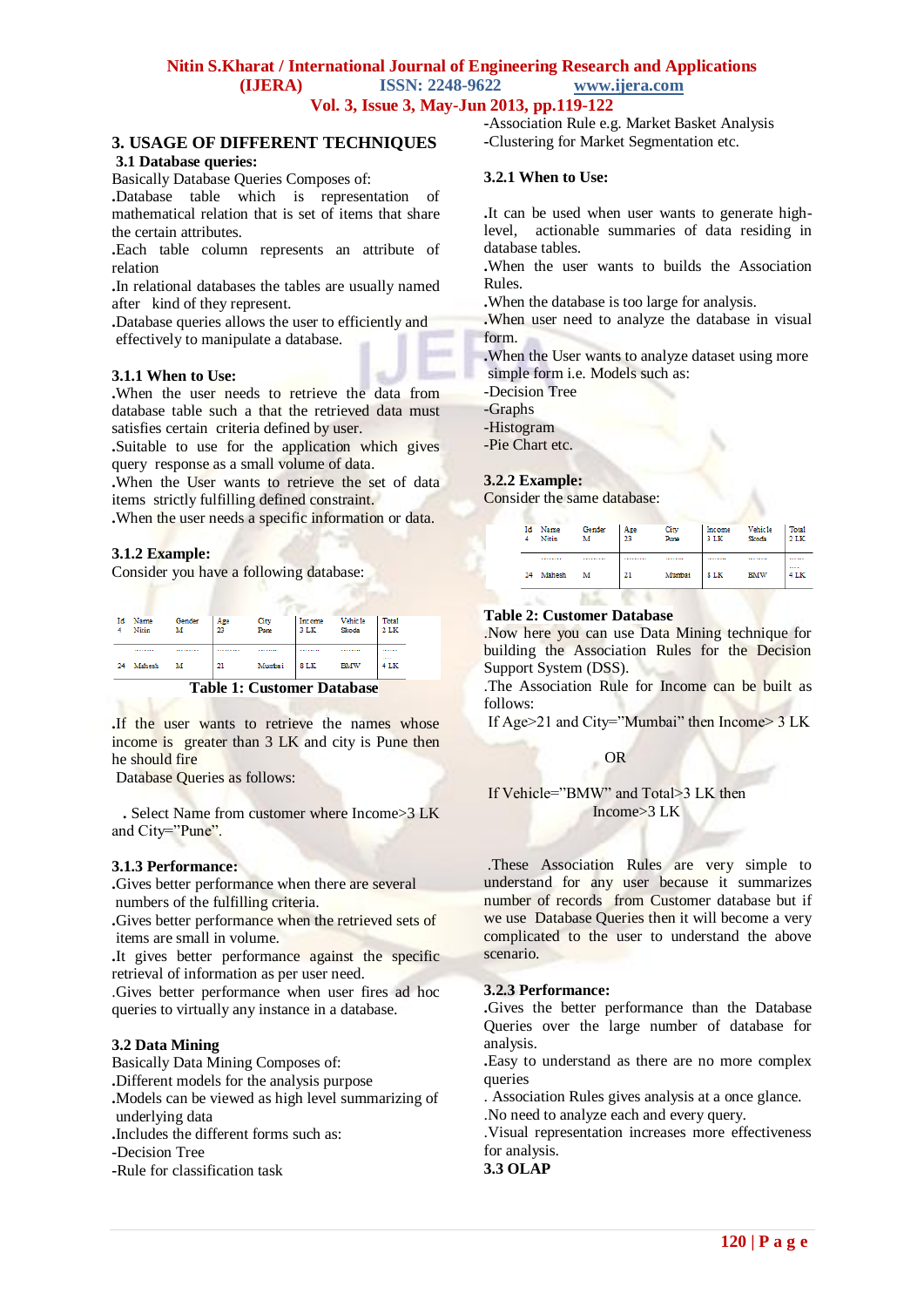# **Nitin S.Kharat / International Journal of Engineering Research and Applications**

**(IJERA) ISSN: 2248-9622 www.ijera.com**

#### **Vol. 3, Issue 3, May-Jun 2013, pp.119-122**

Basically OLAP (Online Analytical Processing) Composes of:

**.**Summarizing the data before it is possible to execute the queries.

**.**Summarization can be represented as cubes and subcubes .

**.**Cube is precalculated and preaggregated data

**.**It allows reporting data, visualizing data and interaction with views of data.

**.**It uses the star schema, snowflake schema which consists of fact table and dimension table.

#### **3.3.1 When to Use:**

**.**Used against the normalized set of database tables to get

the set of items that fulfills the constraints on its attribute value.

.When the user needs to be data collected from different tables i.e. Complex Joins.

**.**To speeds up the execution time because it uses ROLAP.

.When user needs summarized data from detailed data i.e. roll up.

.When the needs detailed data from summarized data i.e.

Drill Down.

.When the user wants methodology for organization of databases along the dimensions of a business making the database more comprehensible.

.When the user needs to compare and contrast measures along the business dimension in real time.

#### **3.3.2 Example:**

Consider the same database:

OLAP constructs the Star Schema(see Fig 1) for above database to speed up the execution time as follows:

**.**The dimension tables give rise to the dimensions in the pre-aggregated data cubes..The fact table relates the dimensions to each other and specifies the measures which are to be aggregated.

.Here the measures are "dollar total", "sales tax", and shipping charge".



#### **Fig 1: Star Schema of the Database**

.Figure 2 shows a three-dimensional data cube pre-

aggregated from the star schema

.Data cubes can be seen as a compact representation of pre-computed query results.

.Essentially, each segment in a data cube represents a pre- computed query result to a particular query within a given star schema.

.The efficiency of cube querying allows the user to interactively move from one segment in the cube to another enabling the inspection of query results in real time.

.Cube querying also allows the user to group and ungroup segments, as well as project segments onto given dimensions.

.This corresponds to such OLAP operations as rollups, drill-downs, and slice-and-dice, respectively.

.Cube is represented as follows:



Aggregate of the measures over the smallest resolution in each dimension.

#### **Fig 2: 3-Dimensional Cube**

#### **3.3.3 Performance:**

**.**Gives the better performance than Database queries and Data mining when the data need to be collected from different table's i.e. over Complex Joins. .Cube gives the better performance since segments inside the cubes are precalculated and preaggregated.

#### **4. CONCLUSION**

This paper covers the correct usage of information retrieval techniques such as Database Queries, Data Mining and OLAP according to users' purpose, requirement and performance along with examples. The paper also concluded that in Database Queries ad hoc queries are fired by user to access the specific information whereas in Data Mining generally modeling is used to represent the huge retrieved data while in OLAP, it allows the user for real time gain to pre-aggregated measures along with dimension for more effective analysis.

The future work can be enhanced in such a way that one can integrate these different techniques according to requirement, purpose and performance which is absolutely right for the application. If he is able to do so then it will lead to huge benefits to their application as well as organization.